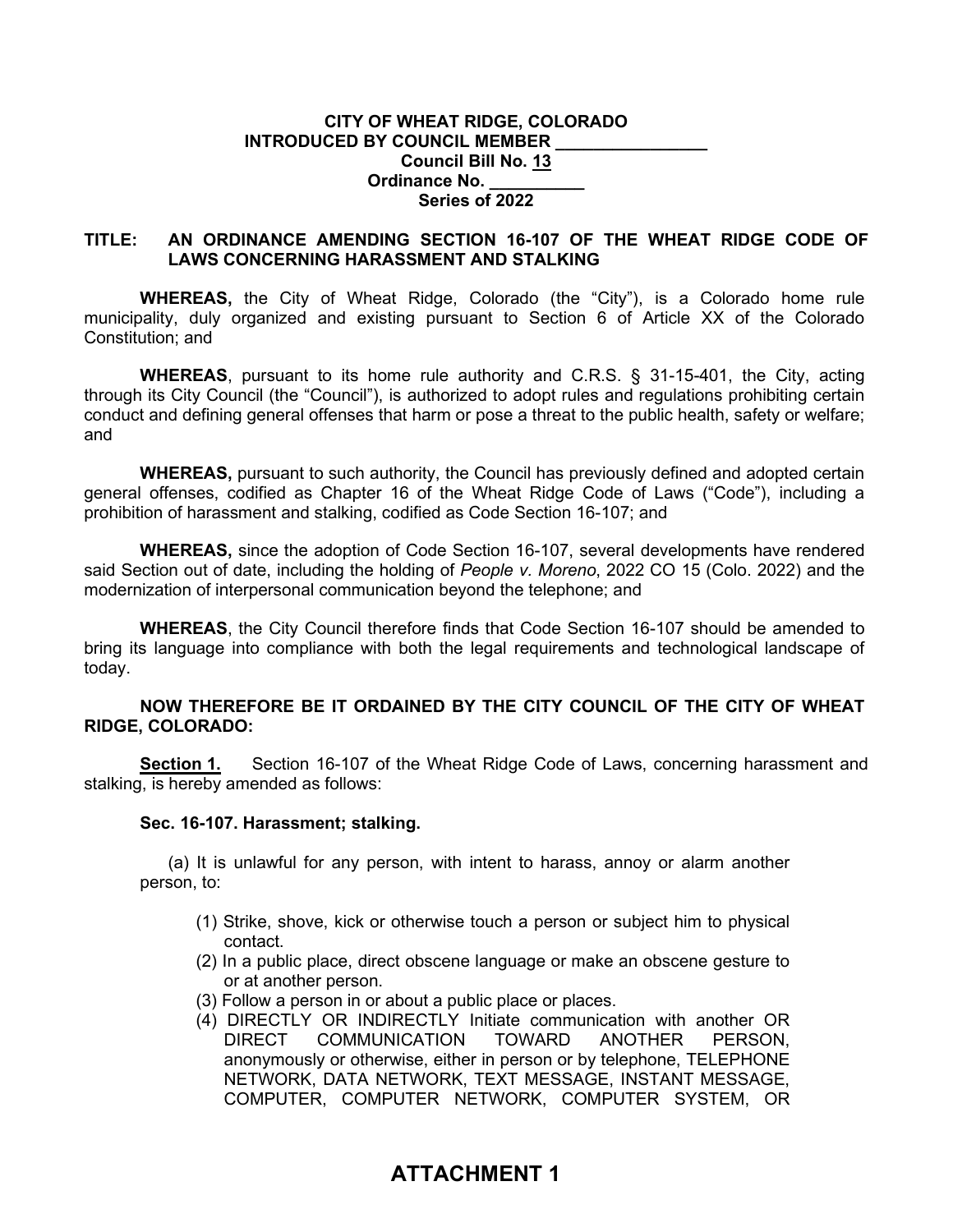OTHER INTERACTIVE ELECTRONIC OR DIGITAL MEDIUM, in a manner intended to harass or threaten bodily injury or property damage, or which includes any comment, request, suggestion, or proposal which is obscene.

- (5) Make a telephone call or cause a telephone to ring repeatedly, whether or not a conversation ensues, with no purpose of legitimate conversation.
- (6) Makes repeated communications at inconvenient hours that invade the privacy of another and interfere in the use and enjoyment of another's home or private residence or other private property.
- (7) Repeatedly insult, taunt, challenge, or make communication in offensively coarse language to another in a manner likely to provoke a violent or disorderly response.
- (8) Commit any two (2) or more of the acts specified in this section against the same person.

(b) As used in this section, unless the context otherwise requires, "obscene" means a patently offensive description of an ultimate sexual act or solicitation to commit an ultimate sexual act, whether or not said ultimate sexual act is normal or perverted, actual or simulated, including masturbation, cunnilingus, fellatio, anilingus, or excretory functions.

(c) Any act prohibited by subsections (a)(4) or (5) of this section may be deemed to have occurred or to have been committed at the place at which the telephone call OR DIGITAL OR ELECTRONIC COMMUNICATION was either made or received.

(d) A person commits harassment by stalking if directly or indirectly through another person such person knowingly makes a credible threat to another person and, in connection with such threat, repeatedly follows that person or a family or household member of that person or makes a credible threat to another person and, in connection with such threat, repeatedly communicates with that person or a family or household member of that person, whether or not a conversation ensues.

For purposes of this subsection (d):

- (1) "Credible threat" means a threat which would cause a reasonable person to be in fear for the person's life or safety or the life or safety of his/her family or household member(s);
- (2) "Family or household members(s)" is as defined in section 16-110(a)(3);
- (3) "In connection with" means acts occurring either before, during, or after the credible threat; and
- (4) "Repeatedly" means on more than one occasion.

**Section 2. Safety Clause**. The City Council hereby finds, determines, and declares that this Ordinance is promulgated under the general police power of the City of Wheat Ridge, that it is promulgated for the health, safety, and welfare of the public and that this Ordinance is necessary for the preservation of health and safety and for the protection of public convenience and welfare. The City Council further determines that the Ordinance bears a rational relation to the proper legislative object sought to be attained.

**Section 3. Severability; Conflicting Ordinances Repealed.** If any section, subsection or clause of this Ordinance shall be deemed to be unconstitutional or otherwise invalid, the validity of the